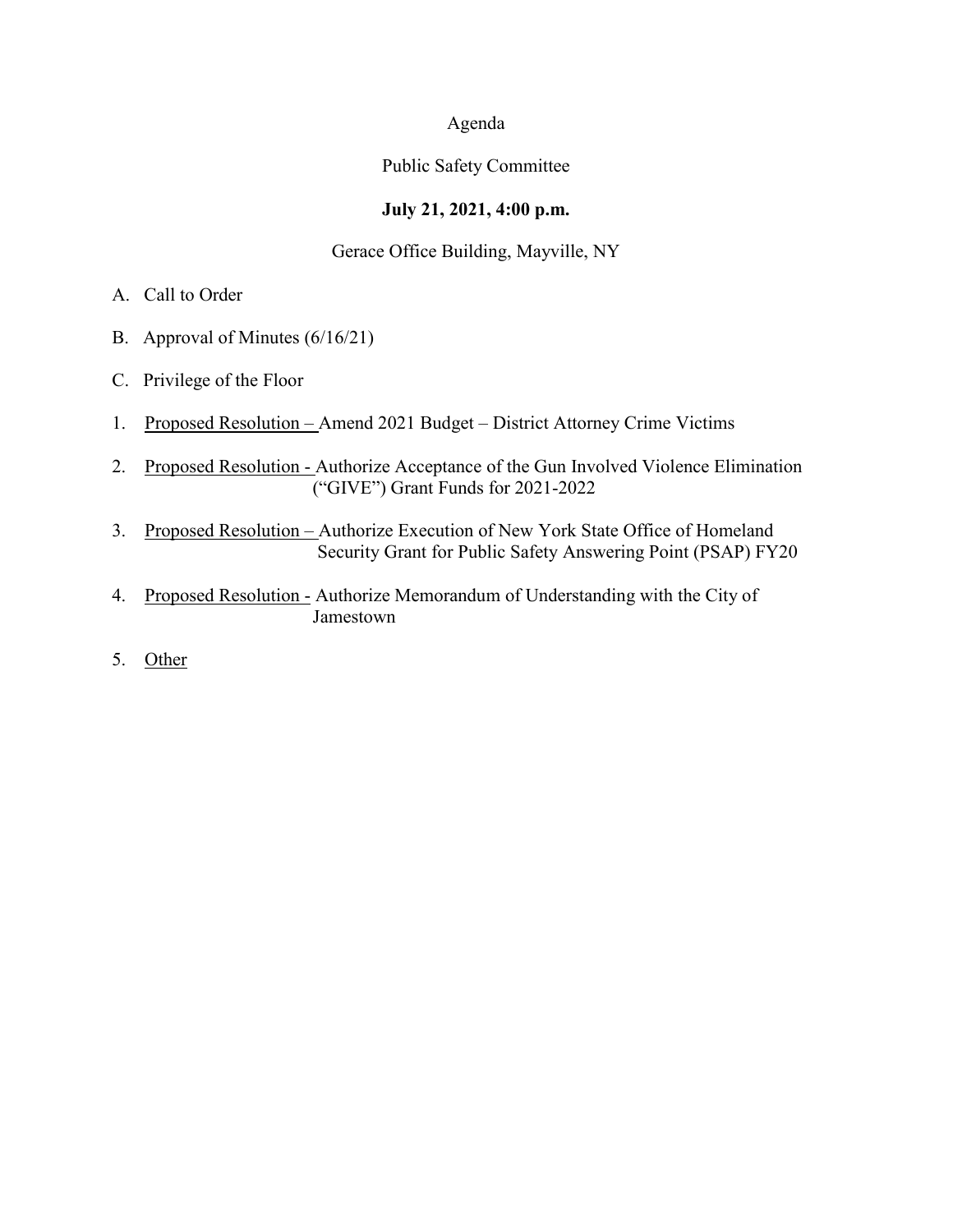## **CHAUTAUQUA COUNTY RESOLUTION NO.\_\_\_\_\_\_\_\_\_\_\_\_\_**

**TITLE:** Amend 2021 Budget–District Attorney Crime Victims

**BY:** Public Safety and Audit & Control Committees:

**AT THE REQUEST OF:** County Executive Paul M. Wendel, Jr.:

WHEREAS, the District Attorney Crime Victims Unit was awarded the Victim Assistance Through Attorney Services grant through the New York State Office of Victim Services (OVS); and

WHEREAS, a line for equipment purchases was included in the grant budget, but revenue and appropriations for equipment purchases were not included in Chautauqua County's 2021 Adopted Budget; now therefore be it

RESOLVED, That the Director of Finance is hereby authorized and directed to make the following changes to the 2021 Adopted Budget:

# INCREASE APPROPRIATION ACCOUNT:

| A.1165.1169.2                     | Equipment - District Attorney-Crime Victims                  | \$4,500 |
|-----------------------------------|--------------------------------------------------------------|---------|
| <b>INCREASE REVENUE ACCOUNTS:</b> |                                                              |         |
|                                   | New York State Aid-OTH ST AID: CRIME                         |         |
| A.1165.1169.R308.9003 VICTIMS     |                                                              | \$900   |
|                                   | A.1165.1169.R408.9003 Federal Aid-OTH FED AID: CRIME VICTIMS | \$3,600 |
|                                   |                                                              |         |

Total \$4,500

**\_\_\_\_\_\_\_\_\_\_\_\_\_APPROVED \_\_\_\_\_\_\_\_\_\_\_\_\_VETOES (VETO MESSAGE ATTACHED)**

\_\_\_\_\_\_\_\_\_\_\_\_\_\_\_\_\_\_\_\_\_\_\_\_\_\_\_\_\_\_\_\_\_\_ \_\_\_\_\_\_\_\_\_\_\_\_\_\_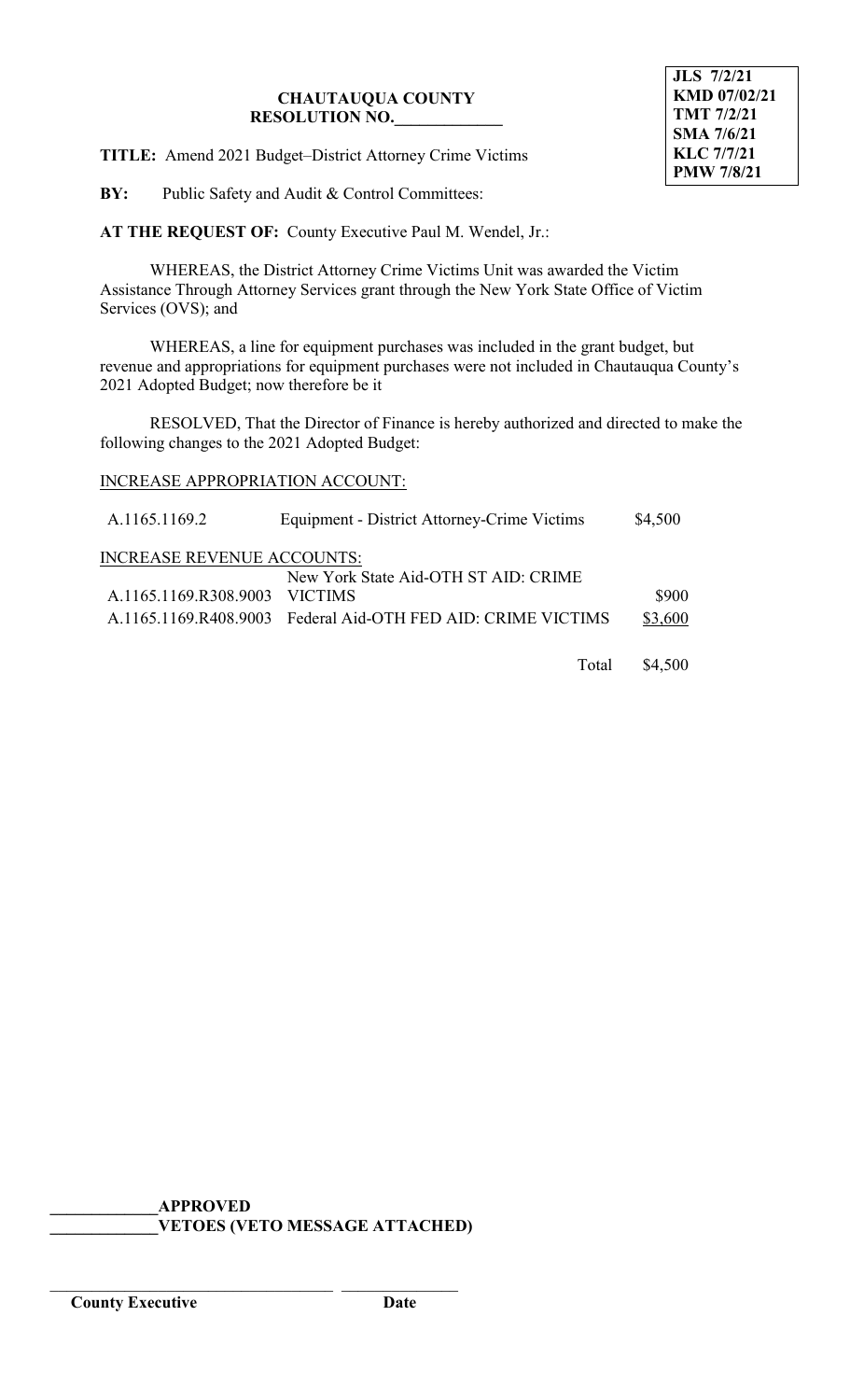### **CHAUTAUQUA COUNTY RESOLUTION NO. \_\_\_\_\_\_\_\_\_**

**TITLE:** Authorize Acceptance of the Gun Involved Violence Elimination ("GIVE") Grant funds for 2021-2022

**BY:** Public Safety and Audit & Control Committees:

**AT THE REQUEST OF:** County Executive Paul M. Wendel, Jr.:

WHEREAS, the New York State Division of Criminal Justice Services (DCJS) has awarded \$193,463.00 to Chautauqua County though multiple agencies included in the Gun Involved Violence Elimination ("GIVE") Task Force to reduce gun violence, drug offenses, and other violent crimes in the primary jurisdiction of the City of Jamestown and as well as throughout Chautauqua County; and

WHEREAS, the funded GIVE partnership consists of the City of Jamestown Police Department, and the Chautauqua County agencies of the District Attorney, Office of the Sheriff and the Probation Department; and

WHEREAS, the City of Jamestown Police Department has been awarded \$72,221.00 of the total GIVE funding and will sign and administer a separate contract with the New York State DCJS for its portion of said funding; and

WHEREAS, the Chautauqua County agencies will share the balance of such funds as follows: the District Attorney's office \$83,306.00; the Chautauqua County Office of the Sheriff \$27,436.00; and the Probation Department \$10,500.00; and

WHEREAS, the offices of the District Attorney, Sheriff and Probation have included a portion of these grant funds in their 2021 Adopted Budgets, with the balance to be included in their proposed 2022 budgets; now, therefore be it

RESOLVED, That the County of Chautauqua accepts the grant and authorizes the County Executive to execute the Gun Involved Violence Elimination Grant (GIVE) contract with the New York State DCJS in the amount of \$121,242.00 for the term of July 1, 2021 to June 30, 2022.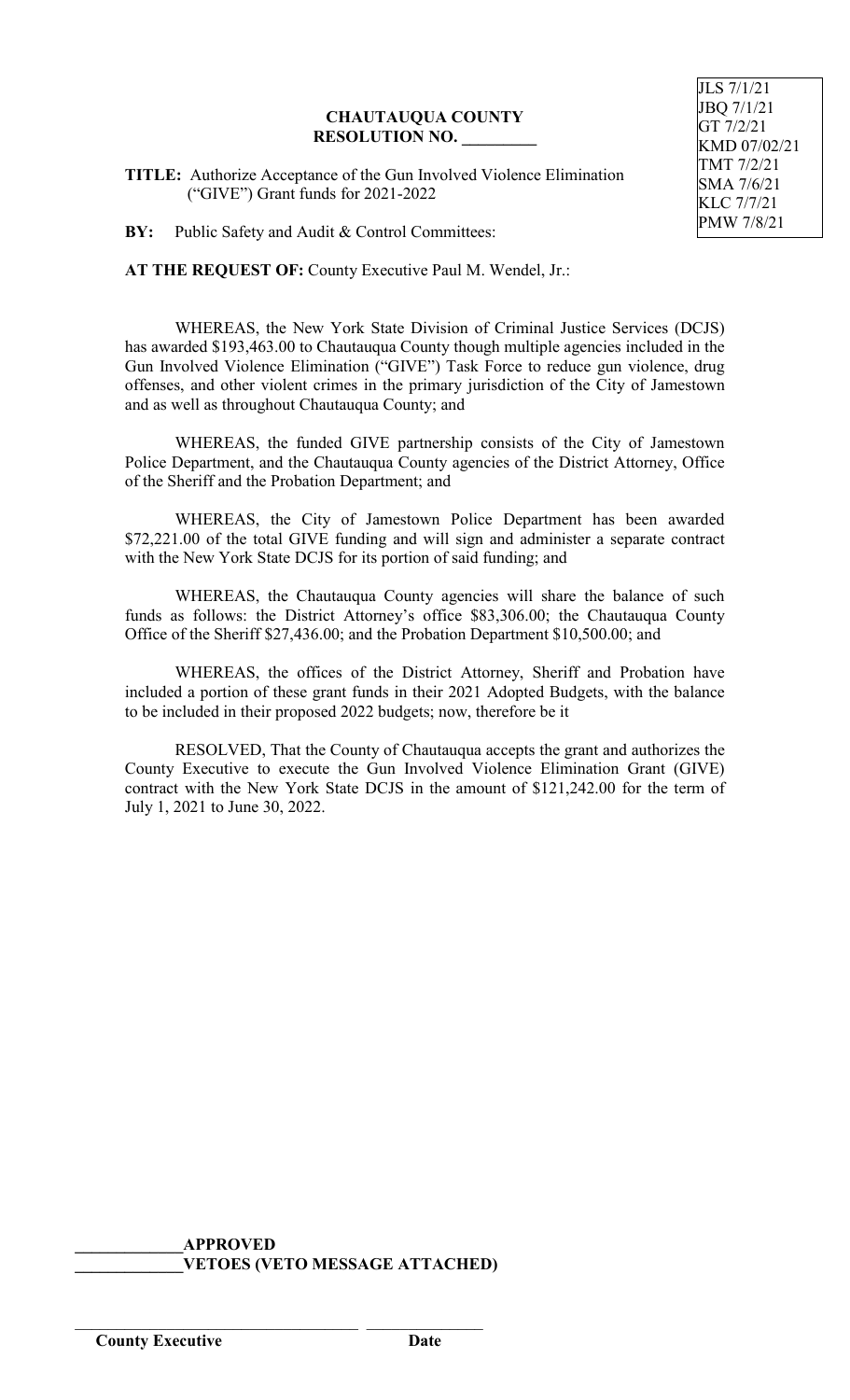## **CHAUTAUQUA COUNTY RESOLUTION NO. \_\_\_\_\_\_\_\_\_**

DWB 7.4.21 KMD 07/06/21 TMT 7/6/21 SMA 7/7/21 KLC 7/7/21 PMW 7/8/21

**TITLE:** Authorize Execution of New York State Office of Homeland Security Grant for Public Safety Answering Point (PSAP) FY20

**BY:** Public Safety and Audit & Control Committees:

**AT THE REQUEST OF:** County Executive Paul M. Wendel, Jr.:

WHEREAS, the Chautauqua County Sheriff received notice the State of New York Office of Homeland Security approved the application submitted to the Office of Homeland Security and Emergency Services Program Grant for the further implementation of the Public Safety Answering Point (PSAP); and

WHEREAS, the State of New York will provide funding in the amount of \$165,857.00 with no local funds required for the contract period from January 1, 2021 to December 31, 2021; and

WHEREAS, this grant is included in the 2021 Adopted Budget but needs to be amended to reflect the actual amount, as the original was an estimate; now therefore be it

RESOLVED, That the Chautauqua County Executive is authorized to execute the appropriate agreement with the New York State Office Homeland Security, and be it also

RESOLVED, That the Director of Finance is hereby authorized and directed to make the following change to the 2021 Adopted Budget:

| <b>INCREASE EXPENSE ACCOUNT:</b> |                                                      |          |  |  |
|----------------------------------|------------------------------------------------------|----------|--|--|
| A.3110.GRNT.1                    | Personal Services – Sheriff – Sheriff Grants         | \$14,890 |  |  |
| <b>INCREASE REVENUE ACCOUNT:</b> |                                                      |          |  |  |
|                                  | A.3110.GRNT.R338.9002 Oth Publ Safty: Dispatch Grant | \$14,890 |  |  |

# **\_\_\_\_\_\_\_\_\_\_\_\_\_APPROVED \_\_\_\_\_\_\_\_\_\_\_\_\_VETOES (VETO MESSAGE ATTACHED)**

**\_\_\_\_\_\_\_\_\_\_\_\_\_\_\_\_\_\_\_\_\_\_\_\_\_\_\_\_\_\_\_\_\_\_\_\_ \_\_\_\_\_\_\_\_\_\_\_\_\_**

**County Executive Date**